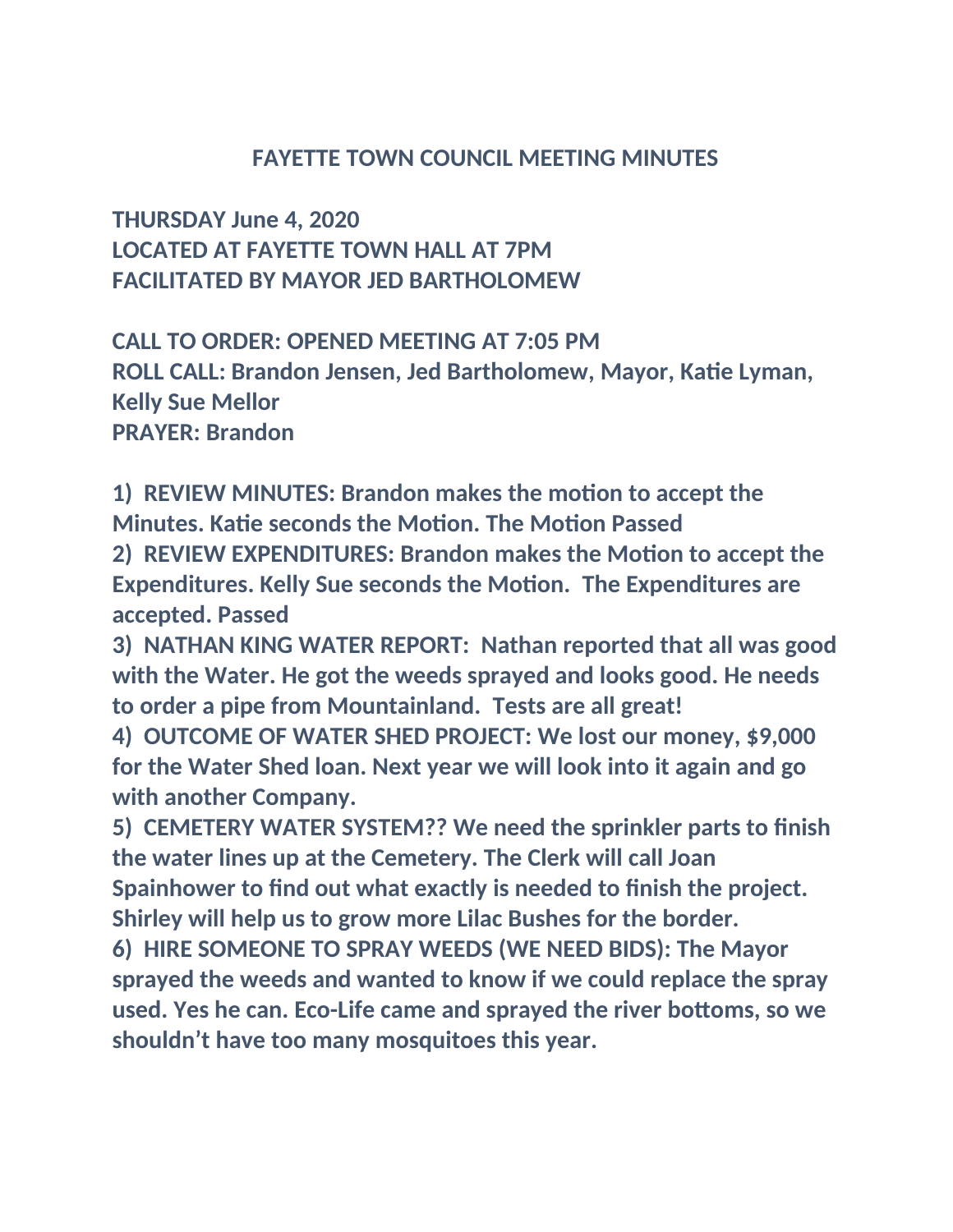**7) DISCUSS VACANT LOTS: We have several lots in town that need attention! Maybe we can get the farmers to graze their sheep on the fields to eat the weeds and help the farmers feed their animals. 8) DISCUSS YOUTH COUNCIL: we have asked all the Seniors to join our Youth Council and help the Town Council with things around Town. Raven Pickett, Tal Jensen, Anya Lyman, Eli Gomez, Michelle Mellor. Will be sworn in next meeting on July 8th, 2020. Plan activities for kids in Town.**

**9) ROAD SITUATION: Getting bids from Mel Clark, Inc. and others so we can do the Roads next year. We need a Grant of 50/50 if we can from CIB. Want to do all of Town not just part. Kelly Sue makes the Motion to go ahead and try to get the grant. Katie seconds the Motion. The Motion Passes. Brandon Abstained.**

**10) WE NEED TO HIRE SOMEONE TO CLEAN THE PARK THIS SUMMER: We need someone to clean up the Park and also someone to do the cleaning of the Building. Emerson Lyman applied to do the Park and Eli Gomez also applied. Since we needed two people the Mayor asked Emerson to do the Park and Eli can do the building. Town Council agreed.**

**11) WAS THERE ANY THING TO REPORT ABOUT THE SPRING— SHERIFF'S OFFICE?: Didn't contact the Sheriff. We will address this another time.**

**12) BUDGET FINISHED—CPA CONTACTED: We got the Budget done and at our next Town Council Meeting we can pass the Budget. Notify all.**

**13) DISCUSS A TOWN CLEAN-UP IN JULY: We will do a Town Clean-up On June 26th and 27th. We want to do the trees in the Park, the Cemetery needs cleaning and the water fixed. The Fence needs to be up in the back of the Town Hall, Paint the Park equipment. Kelly Sue will order some new signs for the Park and the Spring. Brandon will do the items for the Park. We will have Hot dogs and Chips and drinks. Because of Covid-19 we can't have Potluck. Signs will be posted in Post Office.**